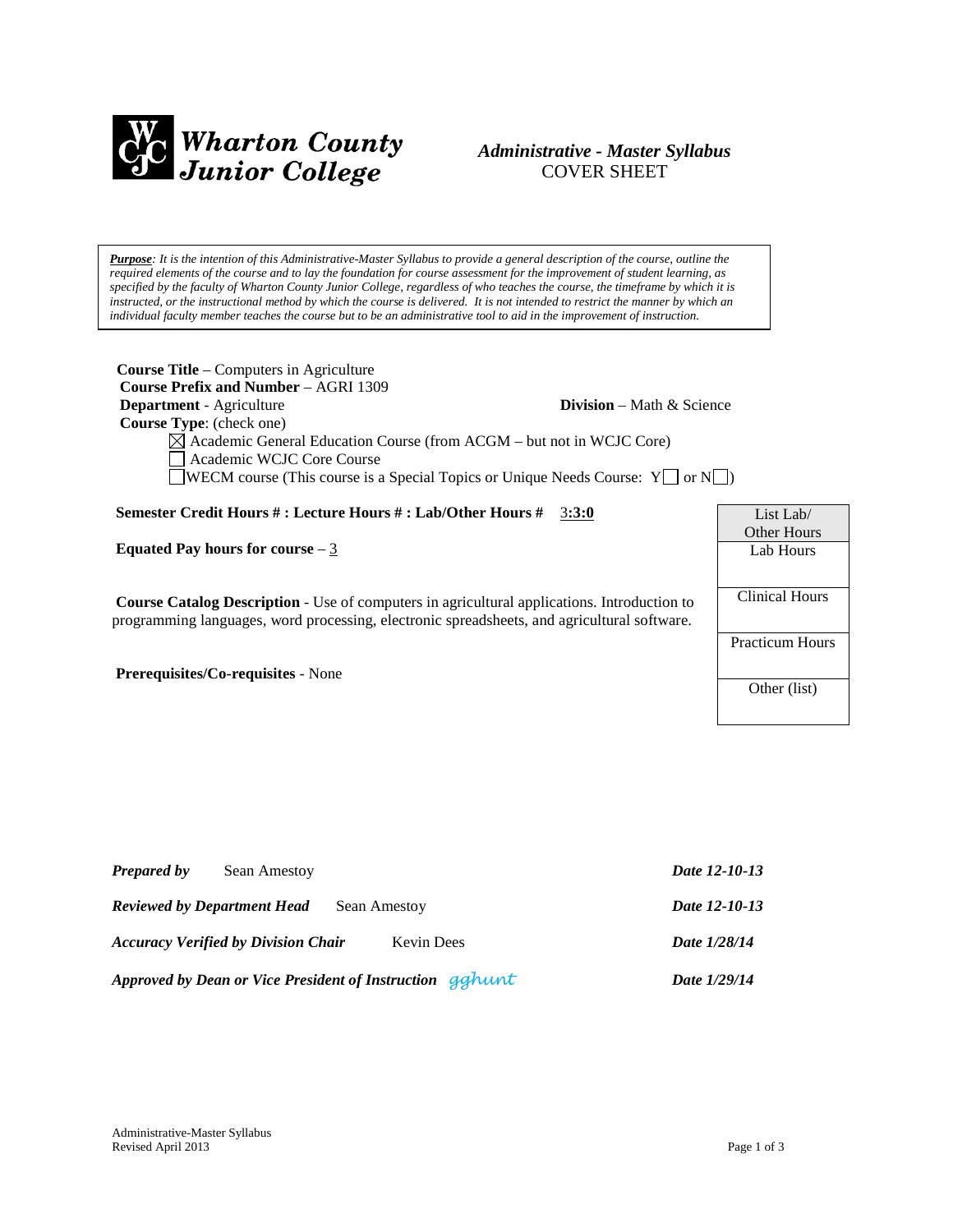

**I. Topical Outline** – Each offering of this course must include the following topics (be sure to include information regarding lab, practicum, clinical or other non-lecture instruction):

| <b>Topical Outline</b>                    | Dedicated Instructional Time |
|-------------------------------------------|------------------------------|
| Computer operating system; use of windows | Two weeks                    |
| Working on the Web.                       | Three weeks                  |
| Disk and file management system.          | One week                     |
| Word processing software.                 | Three weeks                  |
| Spreadsheet software.                     | Four weeks                   |
| Presentation software.                    | One week                     |
| Agricultural software.                    | Two weeks                    |

## **II. Course Learning Outcomes**

| <b>Learning Outcomes</b>                                                                                  | <b>Methods of Assessment</b>       |  |
|-----------------------------------------------------------------------------------------------------------|------------------------------------|--|
| Upon successful completion of this course,                                                                |                                    |  |
| students will:                                                                                            |                                    |  |
|                                                                                                           |                                    |  |
|                                                                                                           |                                    |  |
| 1. Demonstrate a basic understanding of the                                                               | 1. Lecture, exams, and assignments |  |
| Windows operating system and its interface with                                                           |                                    |  |
| Office 2003.                                                                                              | 2. Lecture, exams, and assignments |  |
| 2. Demonstrate the ability to use and navigate                                                            |                                    |  |
| through the World Wide Web.                                                                               | 3. Lecture, exams, and assignments |  |
| 3. Demonstrate the ability to create, rename, copy,<br>and move computer files and folders using disk and |                                    |  |
| file management.                                                                                          | 4. Lecture, exams, and assignments |  |
| 4. Develop an understanding of word processing                                                            |                                    |  |
| programs and utilize word processing programs in                                                          |                                    |  |
| creating, formatting, and editing documents.                                                              | 5. Lecture, exams, and assignments |  |
| 5. Develop an understanding of spreadsheet                                                                |                                    |  |
| programs, and create, modify, and save worksheets                                                         | 6. Lecture, exams, and assignments |  |
| with a spreadsheet programs.                                                                              |                                    |  |
| 6. Develop an understanding of presentation                                                               | 7. Lecture, exams, and assignments |  |
| programs, and create, modify, and save a presentation                                                     |                                    |  |
| graphics program.                                                                                         |                                    |  |
| 7. Utilize computers in agricultural applications, for<br>example: farm budgets, crop budgets, herd       |                                    |  |
| management, financial record management,                                                                  |                                    |  |
| calculation of feed rations, farm records                                                                 |                                    |  |
| management, agricultural application of the global                                                        |                                    |  |
| positioning system (GPS)/geographic information                                                           |                                    |  |
| system (GIS) such as mapping, precision farming,                                                          |                                    |  |
| etc.                                                                                                      |                                    |  |
|                                                                                                           |                                    |  |

### **III. Required Text(s), Optional Text(s) and/or Materials to be Supplied by Student.**

A guide to Microsoft Office 2003 for Information and Communication Technologies. 2004. Brown, Malfas and Marrelli. Lawrenceville Press, Inc., Pennington, NJ 08534. ISBN 1-58003-077-7 (required)

## **IV. Suggested Course Maximum** – 30\*